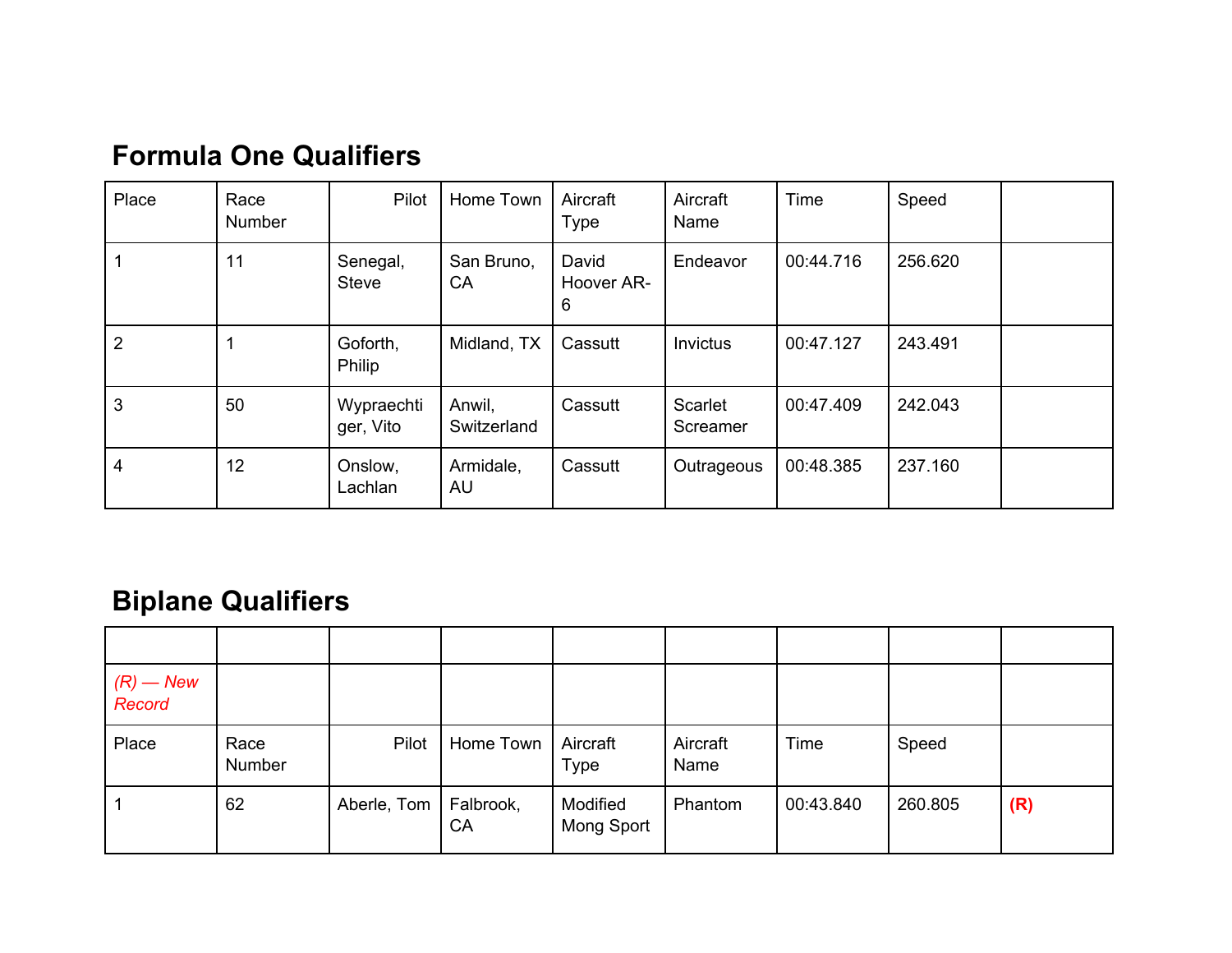|   | $\epsilon$ | <del>Way,</del><br>Norman | Manteca,<br>CA          | Pitts S-1S   | Magic                        | <del>00:52.387</del> | 218.259 |  |
|---|------------|---------------------------|-------------------------|--------------|------------------------------|----------------------|---------|--|
| 3 | 10         | Barber,<br>Mark           | Shady<br>Grove, OR      | Pitts S-1S   | Son of<br>Galloping<br>Ghost | 00:54.279            | 210.652 |  |
| 4 | 25         | Grove, Karl               | Riverside,<br><b>CT</b> | <b>Pitts</b> | Drag Racer                   | 00:54.423            | 210.094 |  |

# **Sport Qualifiers**

| $(R)$ – New<br>Record |                |                    |                        |                         |                   |           |         |     |
|-----------------------|----------------|--------------------|------------------------|-------------------------|-------------------|-----------|---------|-----|
| Place                 | Race<br>Number | Pilot              | Home Town              | Aircraft<br><b>Type</b> | Aircraft<br>Name  | Time      | Speed   |     |
| 1                     | 39             | LaVelle, Jeff      | Mukilteo,<br><b>WA</b> | Glasair III             |                   | 01:09.513 | 362.481 | (R) |
| $\overline{2}$        | 8              | Sterling,<br>David | San Diego,<br>CA       | Lancair<br>Legacy       |                   | 01:12.826 | 345.991 |     |
| 3                     | 5              | Behel, Lee         | San Jose,<br>CA        | Lancair<br>Legacy       | <b>Breathless</b> | 01:13.010 | 345.119 |     |
| $\overline{4}$        | $\overline{2}$ | Walker,<br>Vince   | Boulder, CO            | Lancair<br>Legacy       | Modo Mio          | 01:21.603 | 308.777 |     |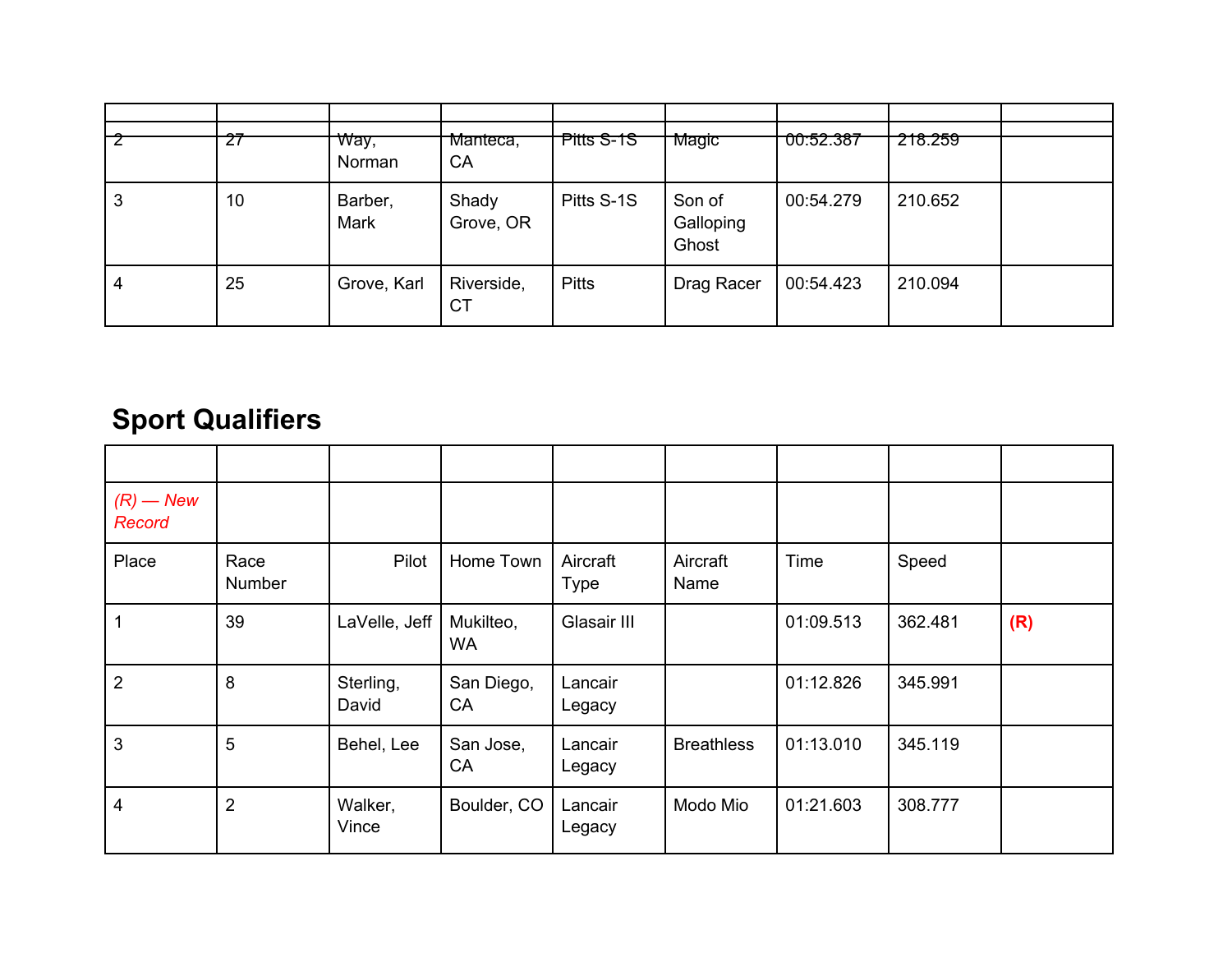# **Super Sport Qualifiers**

| Place          | Race<br>Number | Pilot               | Home Town          | Aircraft<br>Type    | Aircraft<br>Name                | Time      | Speed   |  |
|----------------|----------------|---------------------|--------------------|---------------------|---------------------------------|-----------|---------|--|
|                | 71             | Dacey, Mike         | Pismo<br>Beach, CA | Questair<br>Venture | <b>Bad</b><br><b>Intentions</b> | 01:24.183 | 360.641 |  |
| 2              | 44             | Farnsworth,<br>Lynn | Roswell, GA        | Lancair<br>Legacy   | Miss Karen<br>Ш                 | 01:25.961 | 353.182 |  |
| 3              | 352            | Parker,<br>John     | Reno, NV           | Thunder<br>Mustang  | <b>Blue</b><br>Thunder II       | 01:26.084 | 352.677 |  |
| $\overline{4}$ | 75             | Giboney,<br>George  | Des<br>Moines, WA  | Thunder<br>Mustang  | Rapid<br>Travel                 | 01:27.789 | 345.828 |  |

#### **T-6 Qualifiers**

| (R) — New<br>Record |                |       |                      |      |                  |      |       |  |
|---------------------|----------------|-------|----------------------|------|------------------|------|-------|--|
| Place               | Race<br>Number | Pilot | Home Town   Aircraft | Type | Aircraft<br>Name | Time | Speed |  |
|                     |                |       |                      |      |                  |      |       |  |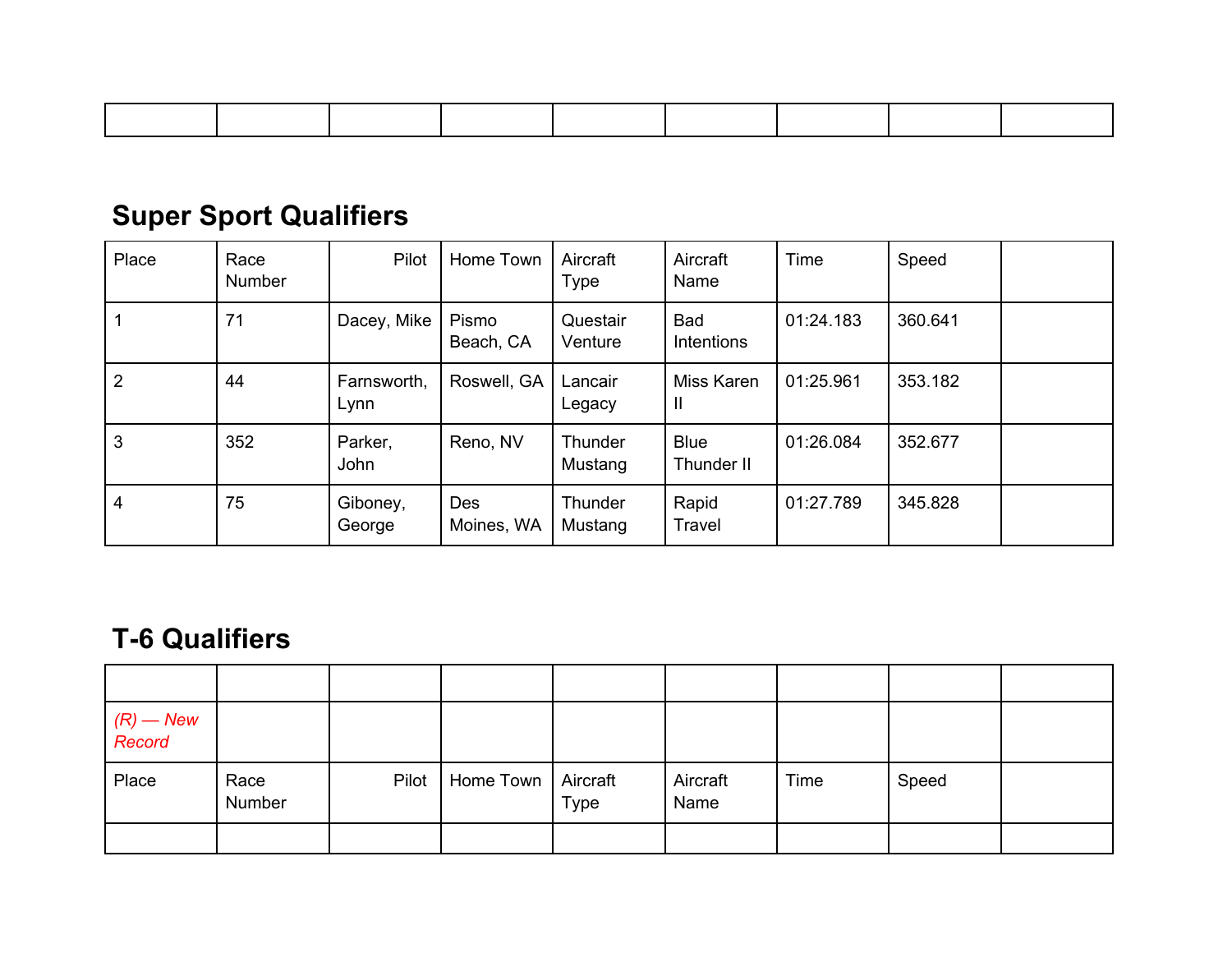|   | 6  | Macy, Nick                  | Tulelake,<br>CA                | $T-6$ | Six-Cat                     | 01:14.628    | 244.539            | (R) |
|---|----|-----------------------------|--------------------------------|-------|-----------------------------|--------------|--------------------|-----|
|   | 43 | <del>Buehn,</del><br>Dennis | Carson City,<br><b>NV</b>      | ⊥∓-6  | <b>Midnight</b><br>Miss III | $-01:17.291$ | <del>236.114</del> |     |
| 3 | 37 | Zayac, John                 | Greenwood<br>Village, CO       | $T-6$ | McDonald<br>Racer           | 01:18.175    | 233.444            |     |
| 4 | 66 | McMann,<br>Vic              | Point<br>Roberts,<br><b>WA</b> | $T-6$ | Gunslinger                  | 01:20.110    | 227.805            |     |

#### **Jet Qualifiers**

| $(R)$ — New<br>Record |                |                        |                    |                         |                    |           |         |     |
|-----------------------|----------------|------------------------|--------------------|-------------------------|--------------------|-----------|---------|-----|
| Place                 | Race<br>Number | Pilot                  | Home Town          | Aircraft<br><b>Type</b> | Aircraft<br>Name   | Time      | Speed   |     |
|                       | 77             | Brown, Curt            | Hudson, WI         | $L-29$                  | Viper              | 00:56.098 | 543.568 | (R) |
| $\overline{2}$        | 12             | Mangold,<br>Mike       | Victorville,<br>CA | $L-29$                  | Euro Burner        | 00:58.712 | 519.367 |     |
| 3                     | $\overline{2}$ | Gano, Joe              | Reno, NV           | $L-39$                  | Pip Squeak         | 00:59.316 | 514.078 |     |
| 4                     | 5              | Vandam,<br><b>Rick</b> | Reno, NV           | $L-39$                  | American<br>Spirit | 01:00.999 | 499.895 |     |